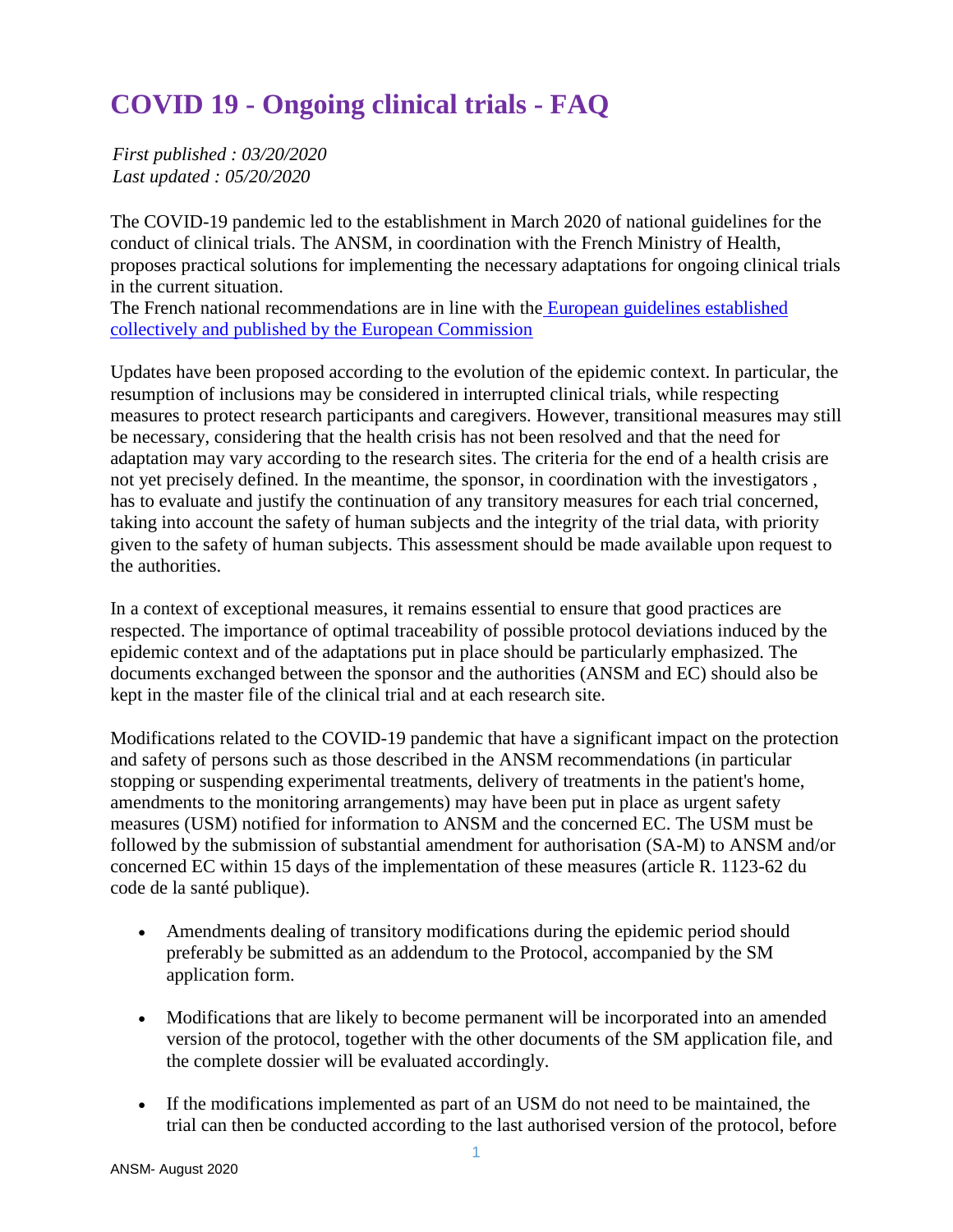implementation of transitory measures related to the epidemic context, the sponsor may notify the revocation by simple notification (SM-I).

- **1. Suspension/resumption**
- **2. Follow-up visits**
- **3. Delivery of investigational products**
- **4. Monitoring**
- **5. Infection during trial**
- **6. Safety reporting**

SM-A: Substantial modification for authorisation (MSA modification substantielle pour autorisation) SM-I: Substantial modification for information ie notification (MSI: modification substantielle pour information) USM: Urgent Safety Measure EC: Ethics Committee

# **1 / Suspension/resumption**

#### **Can a trial be suspended due to the COVID-19 pandemic?**

A decision to suspend inclusions may be still justified by the context of the study and/or the unavailability of teams (sponsor or investigators).

The continuation or not of ongoing treatments must be specified and justified. A decision to discontinue ongoing treatments must be evaluated according to the clinical context of each patient and associated risks.

- **In case of suspension of inclusions:** inform the EC and the ANSM (SM-I)
- **In case of discontinuation of experimental treatments:** inform the ANSM and the CPP with an USM followed in a second step by a SM-A

#### **How to organize the resumption of inclusions in a trial suspended due to the COVID-19 pandemic?**

The resumption of clinical trials must always be assessed in light of the medical need of research participants and the potential risks inherent in the COVID-19 epidemic. In all cases, the sponsor must take full responsibility for ensuring that it has full and complete capacity to monitor and follow up these trials in conjunction with the investigators and hospital teams.

- $\rightarrow$  This evaluation must be carried out taking into account the possible specificities of the research sites, both in terms of the local epidemic context and the availability of personnel.
- $\rightarrow$  A notification to EC and ANSM (SM-I) allows resumption of inclusions in trials suspended due to the COVID-19 pandemic. The sponsor has to certify that it will resume the inclusions under the conditions prior to the transitional measures put in place due to the epidemic context.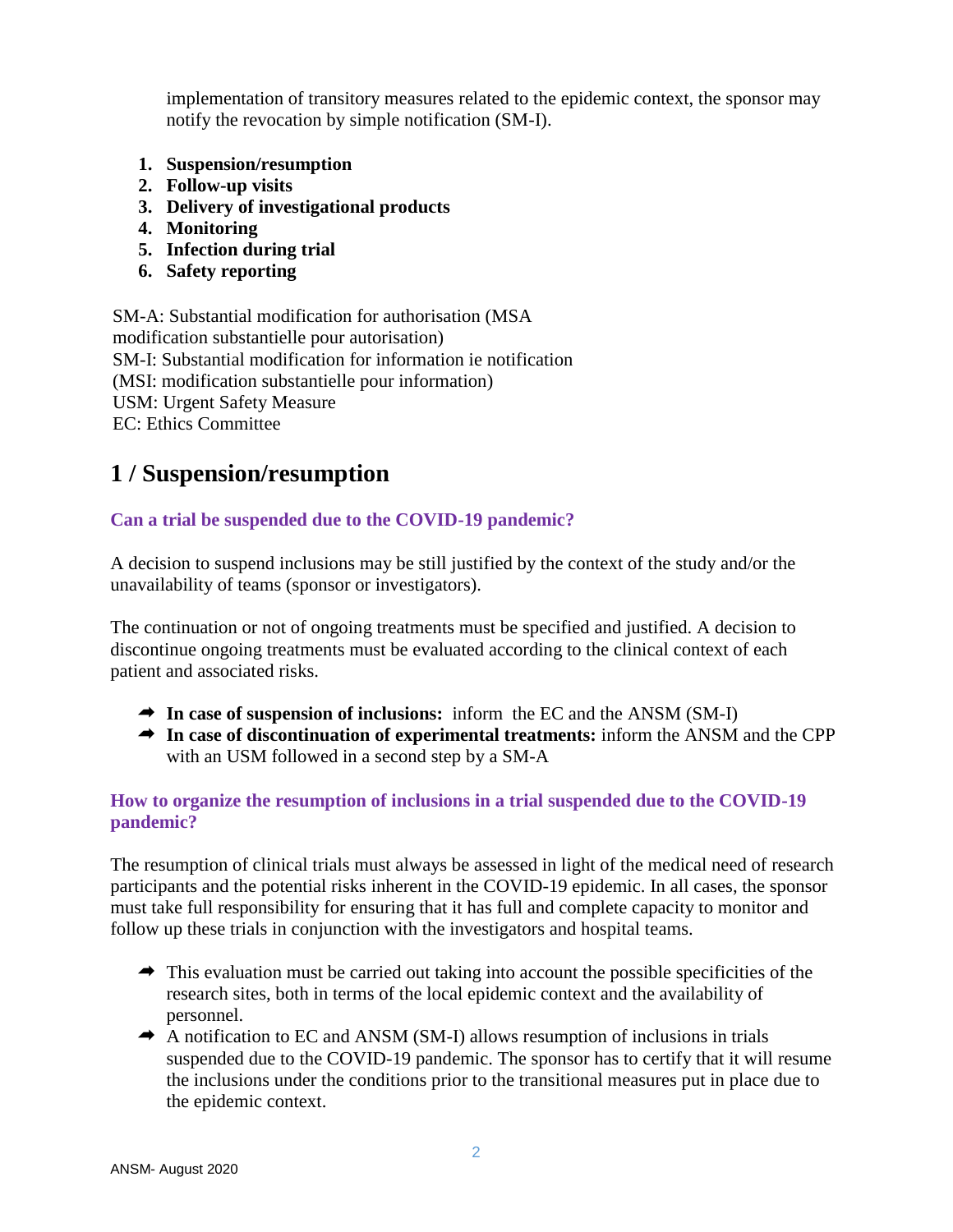#### **How can the transitional measures put in place due to the COVID-19 context be revoked?**

**In case of a return to the pre-existing conditions under which the research was conducted (ie according to the latest version of the protocol authorised before the transitional measures related to the epidemic context):**

 $\rightarrow$  notification to EC and ANSM (SM-I). The sponsor has to certify that the trial is continuing in accordance with the version of the protocol authorised before the transitional measures are put in place.

A resumption of inclusions with an amended protocol is subject to authorization (SM-A).

#### **2/ Follow-up visits**

#### **Can adaptations for patient follow-up visits be maintained?**

The collection of information by teleconsultation is still possible on an exceptional basis, with a focus on safety data and primary objective endpoints.

Any data that cannot be assessed remotely will be noted as missing.

The failure to complete a protocol visit will not be considered as a reason for study discontinuation and, beyond the necessary documentation, will not be considered as a major deviation that must be notified to the ANSM according to GCP § 5.20. Deviations shall nevertheless be reported and evaluated in the final study report (see ICH guideline E3).

- ◆ Document any protocol deviations for subsequent analyses.
- Adaptation of follow-up visits and the use of teleconsultation are options to be considered on a case-by-case basis, depending on the clinical situation and the local epidemic context
- $\rightarrow$  Modification of the schedule of protocol visits and/or follow-up criteria for all trial. patients is considered a substantial amendment to be submitted for authorisation (SM-A).

#### **Is the delivery of investigational products for longer durations still allowed?**

**Yes** in compliance with safety instructions, patient information and traceability.

If visits during which the investigational medicinal products or devices should have been delivered to patients are skipped, arrangements must be made to assess the tolerability of the treatment and to adjust the treatment if necessary, for example by teleconsultation.

Notification to ANSM (SM-I) including additional measures on follow-up.

*Caution :* narcotic products are excluded from this measure.

**Is the delivery of investigational products to the patient's home still allowed?**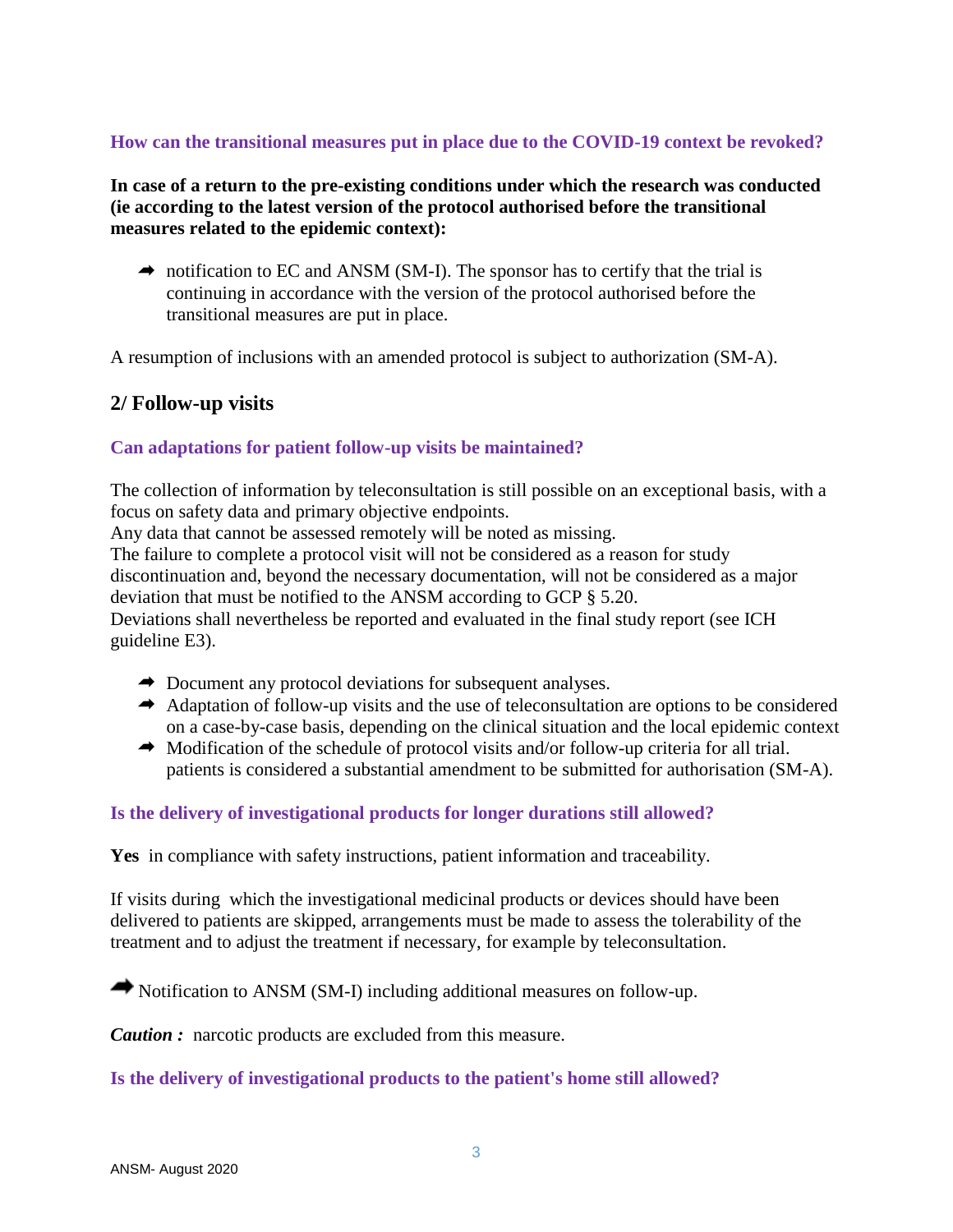**Yes** in compliance with all safety instructions, patient information, traceability and the sponsor's instructions, established if necessary in conjunction with the manufacturer, in agreement with the research site.

The adequacy of the arrangements put in place as a result of the pandemic should be assessed by the sponsor on a case-by-case basis. Their continuation must be justified and the reasons must be made available to the authorities.

- USM then SM-A specifying the conditions for delivery, monitoring and information of participants.
- $\rightarrow$  The delivery of the products necessary for the research to the patient remains the responsibility of the investigator and, if available at the research site, of the site's pharmacy.
- $\rightarrow$  The sponsor provides the research site with logistical support for the transport of the products necessary for the research to the patient. If requested by the research site/pharmacy, the sponsor provides the packaging and labels. In all cases, the promoter finances the transport.
- $\rightarrow$  Industrial sponsors will simplify as much as possible their procedures for transporting the products needed for the research. The solutions chosen, including financial support, must limit as much as possible any additional workload for the research site and pharmacy; it must take into account the situation of each research site.

#### **For more details on the requirements to be met and the possible circuits, see the <u>[complementary document drawn up by ANSM / DGS / CNRIPH / CNIL](https://www.ansm.sante.fr/Activites/Essais-cliniques/COVID-19-Essais-cliniques-en-cours/COVID-19-Essais-cliniques-en-cours-Quel-est-le-circuit-preconise-en-cas-de-delivrance-a-domicile)</u> (in French)**

These recommendations do not apply to the implementation of home delivery of non-selfadministered investigational drugs. If exceptionally such modalities should be considered, it is requested to submit a SM-A to the ANSM to ensure that all safety conditions are met for parenteral administration in the patient's home.

# **4/ Monitoring**

#### **What are the recommended procedures for monitoring clinical trials?**

Sponsors are invited to take into consideration the European guidance. The modalities of their application in France are currently being discussed with the various stakeholders, in particular the CNIL, and will be specified in a forthcoming update. Sending copies of medical records, even pseudonymised, is not authorized.

The sponsor is encouraged to contact the investigators in order to adapt to the constraints of each trial site.

# **5/ Infection during the trial**

#### **What should be done if a patient included in a trial and under treatment becomes infected with SARS-CoV-2?**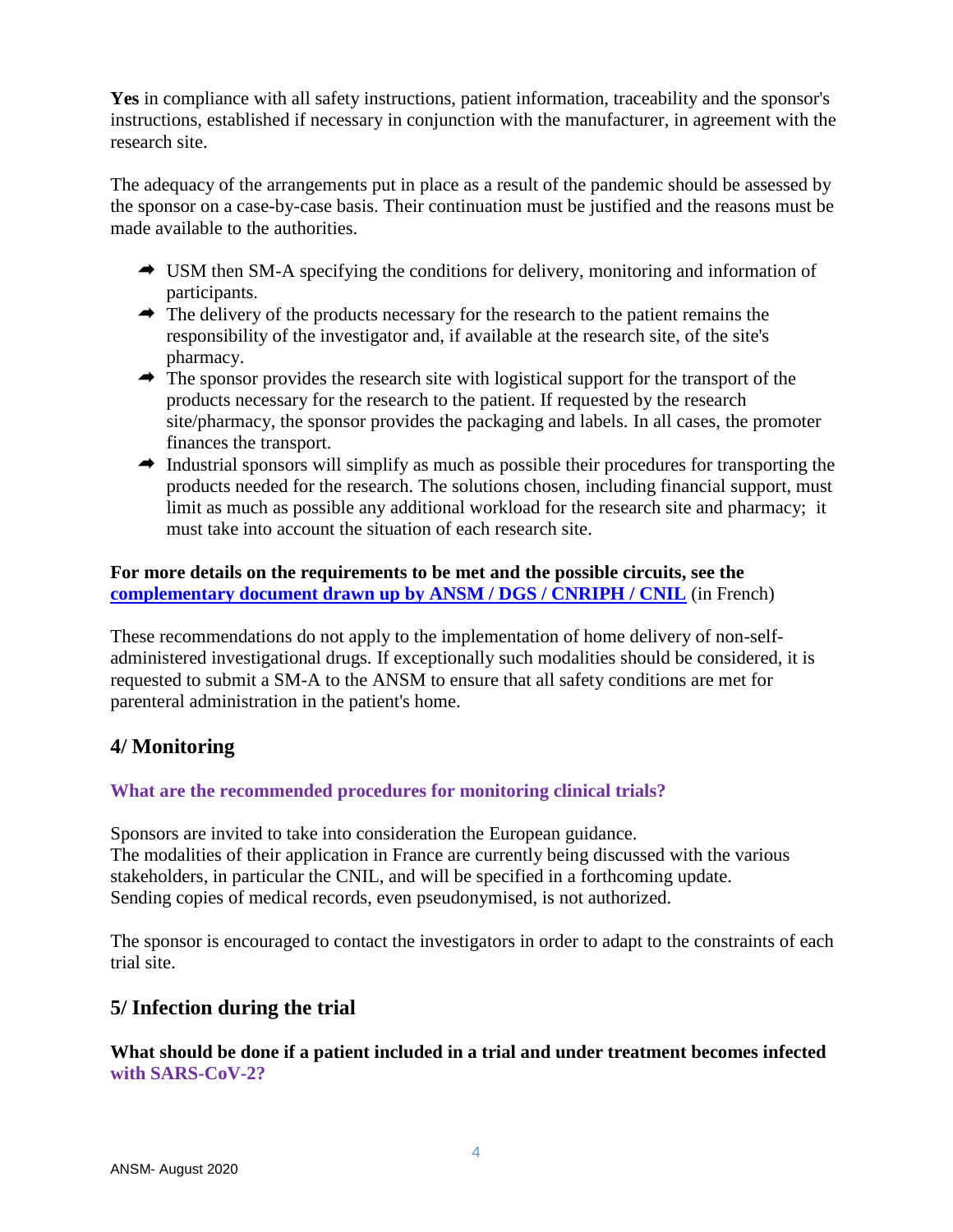The continuation or suspension of investigational products should be evaluated by the investigator in liaison with the sponsor based on the clinical context.

Testing strategy for clinical trials patients have to be in line with national recommendations.

- $\rightarrow$  Documentation on file
- COVID-19 infection should not be declared as a new event except in the case of specific measures taken by the sponsor.

However, if this event corresponds to the definition of SUSAR, that is suspicion of an unexpected serious adverse effect, or of a serious adverse event that may be linked to the act of implementing the medical device, it should be declared to the ANSM according to the current requirements.

# **6/ Safety reporting**

#### **Should the investigator report serious adverse events to the sponsor?**

#### **Yes**

The investigator must immediately report serious adverse events to the sponsor according to the current regulation except those mentioned in the protocol or in the brochure for the investigator as not requiring immediate notification.

#### **If the sponsor is unable to assess the events declared, may he postpone his declaration to SUSARs?**

#### **No**

The sponsor is requested to continue to declare the SUSARs as well as all the immediate vigilance notifications in accordance with the French regulation in force.

 $\rightarrow$  For the notifications rules, please refer to the current explanatory note available on ANSM website *Déclaration - [Evènements et effets indésirables graves, faits nouveaux](https://www.ansm.sante.fr/Activites/Medicaments-et-produits-biologiques/Declaration-Evenements-et-effets-indesirables-graves-faits-nouveaux-avec-ou-sans-mesures-urgentes-de-securite-rapport-annuel-de-securite)  [avec ou sans mesures urgentes de sécurité, rapport annuel de sécurité -](https://www.ansm.sante.fr/Activites/Medicaments-et-produits-biologiques/Declaration-Evenements-et-effets-indesirables-graves-faits-nouveaux-avec-ou-sans-mesures-urgentes-de-securite-rapport-annuel-de-securite) ANSM : Agence [nationale de sécurité du médicament et des produits de santé](https://www.ansm.sante.fr/Activites/Medicaments-et-produits-biologiques/Declaration-Evenements-et-effets-indesirables-graves-faits-nouveaux-avec-ou-sans-mesures-urgentes-de-securite-rapport-annuel-de-securite)* Add the term "COVID-19" a the beginning of notifications naming for trials related to the management of the pandemic COVID-19 (see examples below)

#### **Can confirmed cases of COVID 19 be considered "expected" if viral infections are described in the Reference Safety Information (RSI) of the investigational medicinal products?**

#### **No**

The expected serious undesirable effects mentioned in the RSI should correspond to a specific preferential term (PT) of the MedDRA classification in force.

#### **Is it possible to submit annual safety reports (ASR/DSUR) without a handwritten signature?**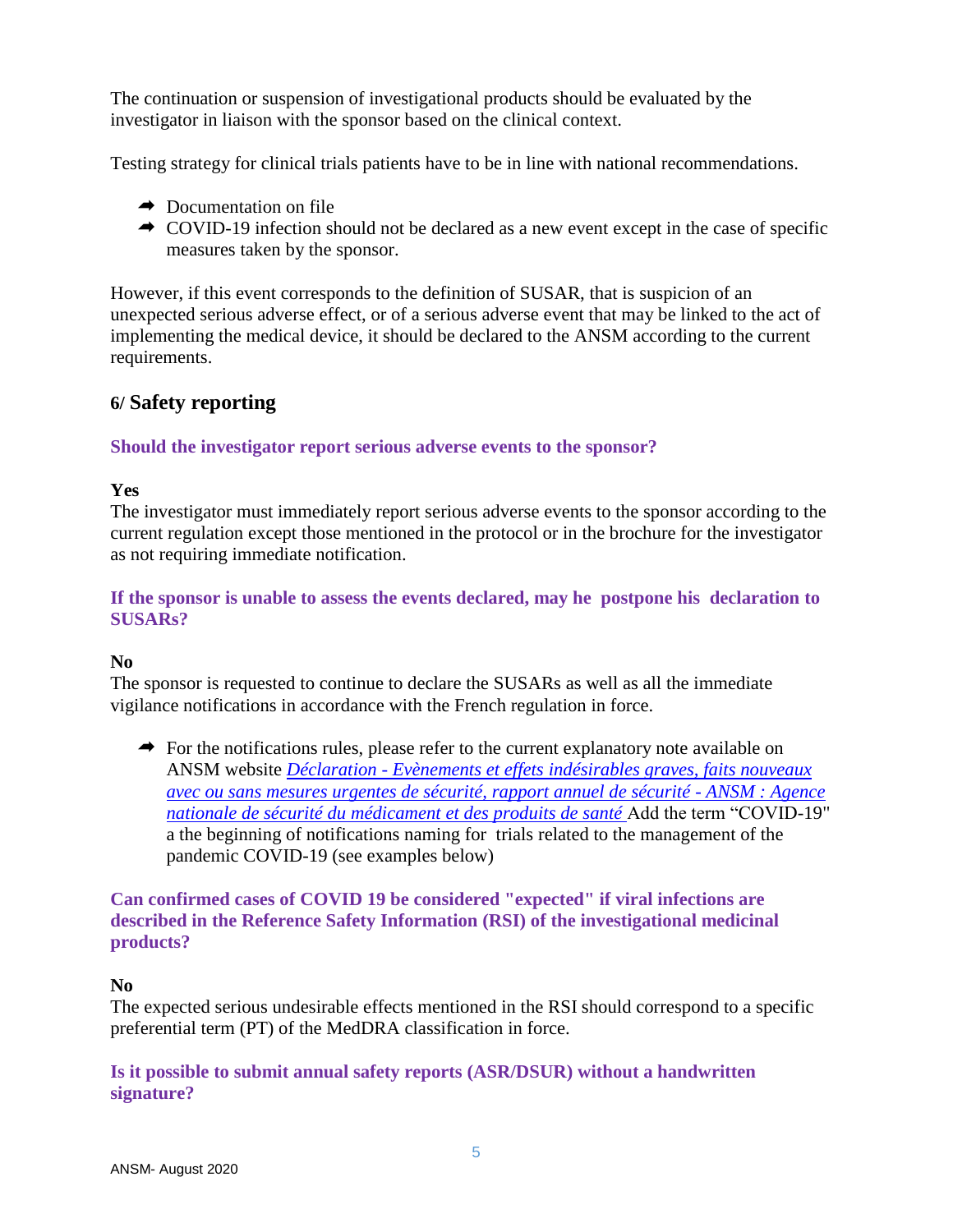#### **Yes**

It is possible to send annual safety reports (also named DSUR for drugs) with a scanned signature or a simple mention in the email specifying the name of the person who validated the document.

### **May the deadline for submitting annual safety report (ASR) be extended?**

#### **Yes**

A maximum period of 2 additional months may be granted after informing the ANSM by email on its usual mail boxes. Note that the sponsor already has 2 months to submit the report after the end of the period covered by the ASR .

**May the meetings of the safety committees be postponed due to the lack of monitoring and / or the non-availability of members?**

#### **Yes**

If it is impossible to set up the planned meetings of the safety committee, the sponsor may consider postponing after assessing the consequences for the safety of participants. As appropriate, the sponsor may also take measures, for example the suspension of inclusions pending the next meeting.

#### **Documentation**

- $\rightarrow$  Postponement decision : communication to the members of the supervisory committee and to the investigators as well as to the ANSM and the CPP (substantial amendment for information)
- Other measures: documentation and transmission to the ANSM and the CPP according to their nature as previously detailed : i.e. substantial amendment for information in case of suspension of inclusions and substantial amendment for authorization if urgent safety measures are taken.

# **Submission to ANSM for adaptation in ongoing trials when related to COVID-19**

National recommendation are available on [ANSM website](https://www.ansm.sante.fr/Activites/Medicaments-et-produits-biologiques/Avis-aux-promoteurs-Formulaires/%28offset%29/6)

Sponsors are encouraged to present modifications put in place specifically and temporarily for the pandemic period as an addendum.

A modified version of the protocol is not required.

 $\rightarrow$  Substantial Modification and notification

e-mail submission to : [ams-essaiscliniques@ansm.sante.fr](mailto:ams-essaiscliniques@ansm.sante.fr)

#### **Caution:** it is **mandatory to name the e-mail** as follows :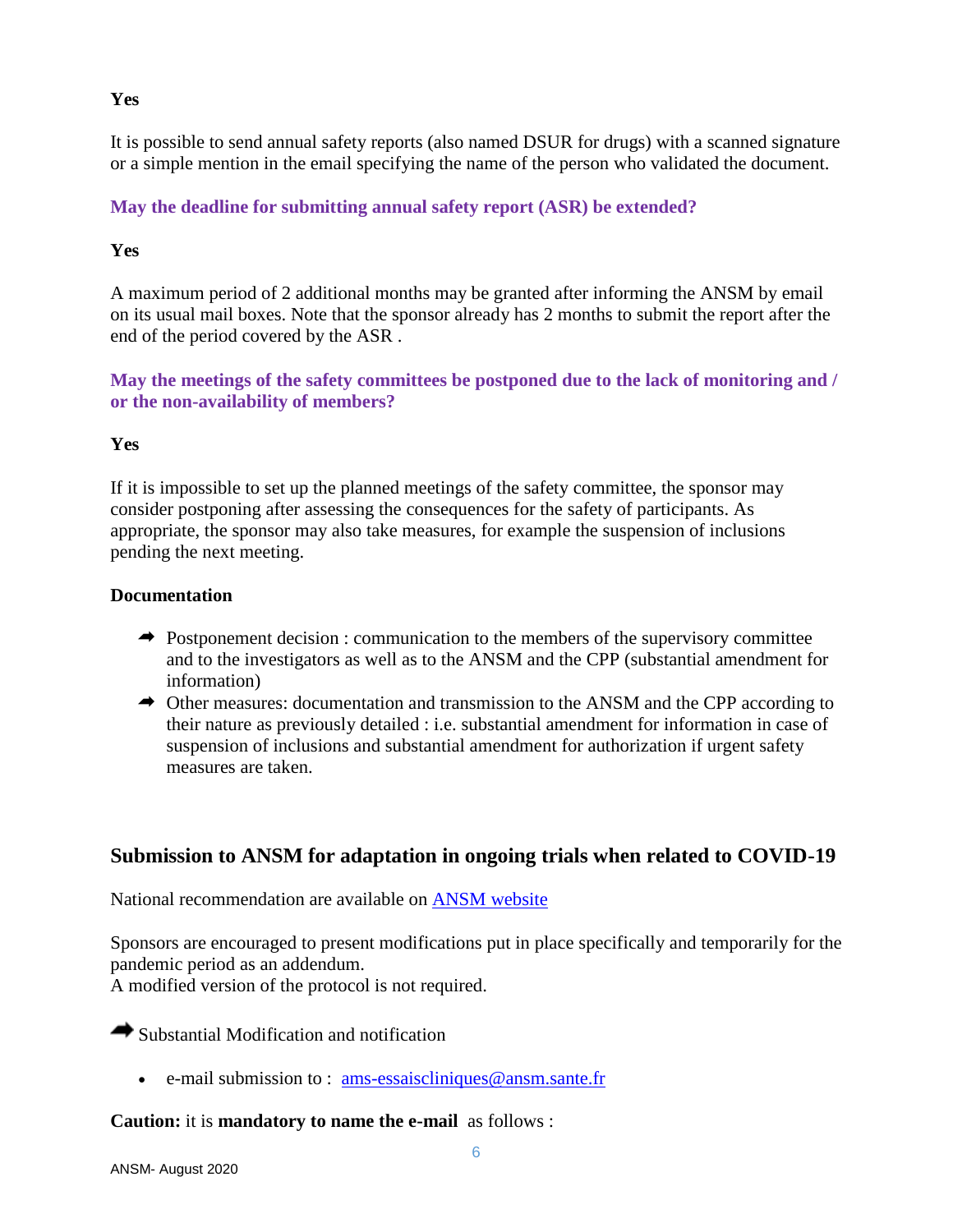- "MSA-COVID-19 / Type d'essai / N° Phase d'essai / N° EudraCT / Domaine thérapeutique" or
- "MSI-COVID-19 / Type d'essai / N° Phase d'essai / N° EudraCT / Domaine thérapeutique "

Urgent Safety Mesure

e-mail submission to : [vig-essaiscliniques@ansm.sante.fr](mailto:vig-essaiscliniques@ansm.sante.fr)

#### **Caution:** it is **mandatory to name the e-mail** as follows **: COVID-19\_MUS** EudraCT\_code substance

For Medical Device trials

• : e-mail : EC.DM-COS @ ansm.sante.fr

# **Modalities for the evaluation of clinical trials related to the management of the pandemic COVID-19**

Accelerated procedures for the initial assessment of applications for authorisation have been put in place by ANSM, DGS and all ECs.

In order to ensure the proper follow-up of these dossiers, contact should be made in order to prioritize the clinical trial, guide the evaluation and determine whether additional information is needed.

#### **Submission of an initial clinical trial application**

- $\rightarrow$  ANSM
- e-mail submission to : [aec-essaiscliniques@ansm.sante.fr](mailto:aec-essaiscliniques@ansm.sante.fr) according to [national recommendation](https://www.ansm.sante.fr/Activites/Medicaments-et-produits-biologiques/Avis-aux-promoteurs-Formulaires/%28offset%29/5)

**Caution :** it is **mandatory to name the e-mail** as follows **: " AEC-COVID-19 /** Type d'essai **/**  N° Phase d'essai **/** N° EudraCT **/** Domaine thérapeutique**"**

- For Medical Device trials: use the following email address : **[EC.DM-](mailto:EC.DM-COS@ansm.sante.fr)[COS@ansm.sante.fr](mailto:EC.DM-COS@ansm.sante.fr)**
- $\rightarrow$  Simultaneous contact with [ccs-pole-recherche@sante.gouv.fr](mailto:ccs-pole-recherche@sante.gouv.fr) to organize ethics committee's evaluation

#### **As requested by the WHO, sponsor must ensure that the WHO official acronym for the coronavirus disease (COVID-19) is entered in the title field of the trial registration data set.**

A contact with Ministery of Health (DGOS) is possible for information on the selected research sites: [DGOS-PF4@sante.gouv.fr](mailto:DGOS-PF4@sante.gouv.fr) .